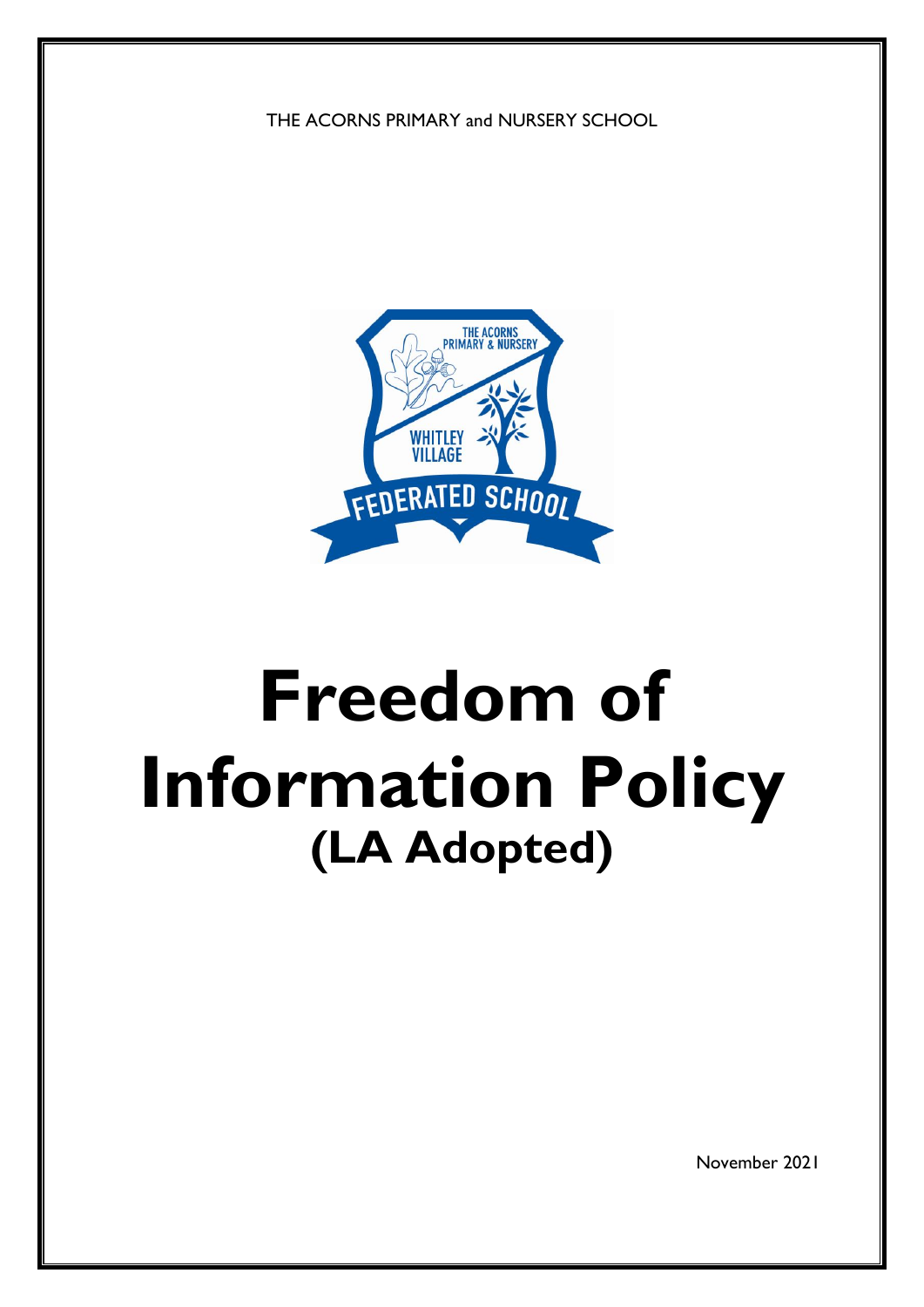#### **1. Policy Statement**

- 1.1 The Freedom of Information Act 2000 came into effect on 30 November 2000 and gives a general right of access to recorded information held by a public authority, including schools, subject to certain exemptions.
- 1.2 The Acorns Primary and Nursery School and is committed to complying with the provisions of FOIA.

# **2. Definitions**

- 2.1 "The School" means The Acorns Primary and Nursery School.
- 2.2 "Appropriate Limit" means the limit set by the Freedom of Information and Data Protection (Appropriate Limit and Fees) Regulations 2004 as amended from time to time.
- 2.3 "Fee Notice" means the amount the Requester will need to pay in order for the School to comply with the request for information.
- 2.4 "FOIA" means the Freedom of Information Act 2000 and amendments.
- 2.5 "GDPR" means the General Data Protection Regulation, [and the Data Protection Act 2018]
- 2.6"Publication Scheme" means a list of information that will be routinely published via the School's website. (Appendix 1)
- 2.7 "Requester" means the person making a request for information from the School.
- 2.8 "Social Media" means websites and applications that enable users to create and share content or to participate in social networking including Facebook, LinkedIn, Twitter, Google+, and all other social networking sites, internet postings and blogs. It applies to use of Social Media for School purposes as well as personal use that may affect the School in any way.

#### **3. Procedure for making a request for information**

- 3.1 The School requires requests for information pursuant to the provisions of FOIA to be made in writing. The School considers 'in writing' to mean communications by post, fax and email and on the Schools official Social Media sites.
- 3.2 Requests for information held by the School should be sent to The Acorns Primary and Nursery School, Pooltown Road, Ellesmere Port CH65 7ED Email: sbm@acornswhitleyfed.cheshire.sch.uk
- 3.3 A request for information made to the School should provide the name of the Requester and an address for correspondence and should clearly set out the information being requested from the School.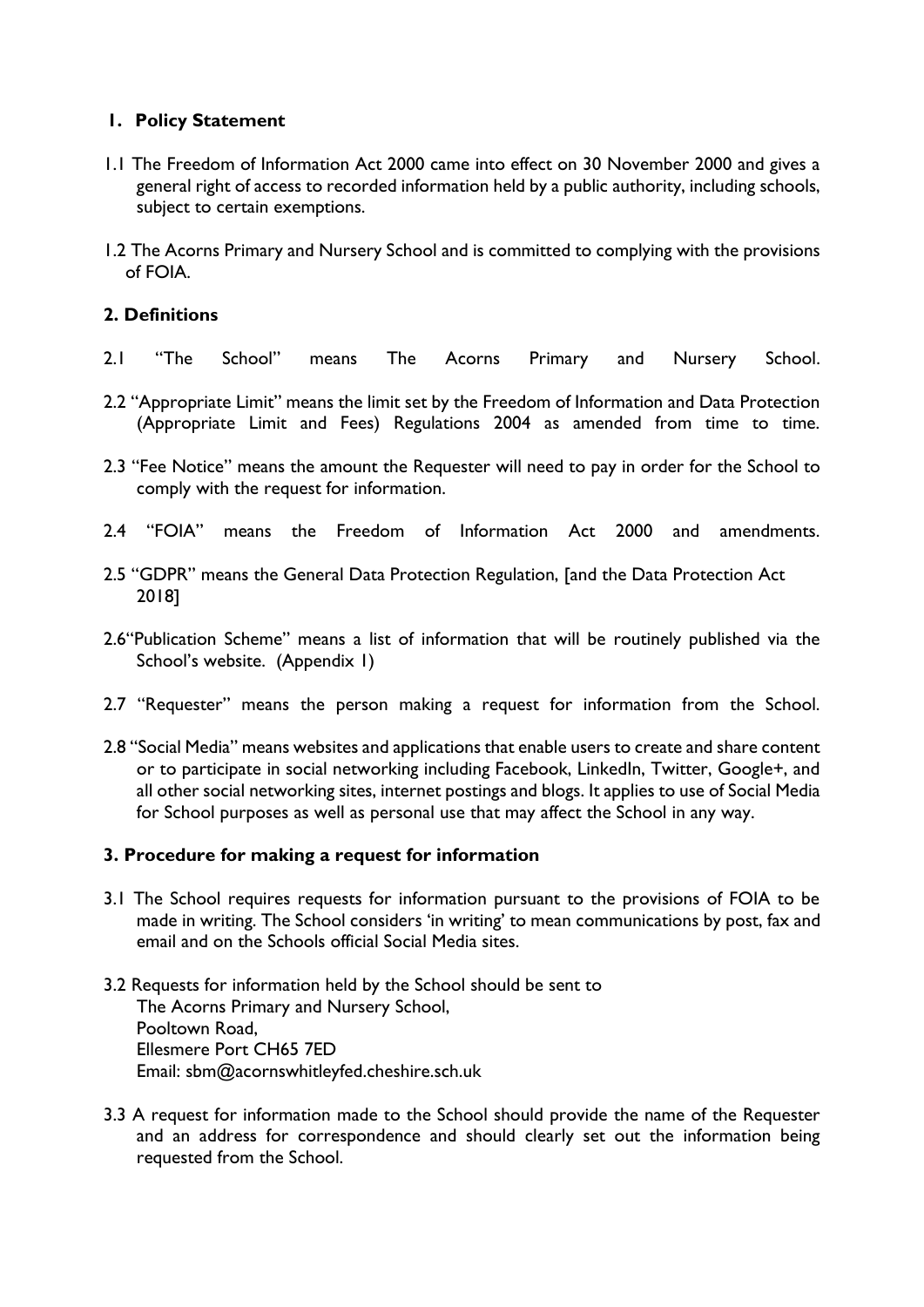#### **4. Duty to Assist**

- 4.1 There may be circumstances where it is unclear to the School what information is being requested or where it appears that the request for information is such that responding will cause the School to exceed to Appropriate Limit.
- 4.2 In these circumstances the School will seek to provide advice and assistance to the Requester in order to enable the School to provide the requester with the information they are seeking to obtain or inform the requester as to why this is not possible.

## **5. Time Limit for responding to requests for information**

- 5.1 The School will seek to respond to a request for information promptly and in any event no later than 20 School days or 60 working days from the date of the request whichever occurs first.
- 5.2 A School day is any day on which there is a School session. A working day means any other day other than a Saturday, a Sunday, Christmas Day, Good Friday or a day which is a bank holiday.
- 5.3 Where a fee is payable for responding to the request, the School will disregard any day between a Fee Notice being sent to the Requester and the correct fee being received by the School when calculating the time limit for responding.
- 5.4 The School may charge for requests where it incurs costs in photocopying, printing or otherwise reproducing the requested information and/or where the School will incur a significant fee for providing the requested information in the format requested by the Requester. There may also be a charge where the School has issued a Fee Notice and the Requester has agreed to pay the fee as set out in the Fee Notice.
- 5.5 In the event the School is unable to respond within the periods set out above, the School will write to the Requester advising it will be unable to comply and provide a new time scale for responding to the request.

#### **6. Fees**

- 6.1 The School will not charge for the provision of information which is requested subject to the provisions of FOIA.
- 6.2 The School is not obliged to comply with a request for information if the cumulative time spent on locating, retrieving or, if necessary, extracting the information requested is estimated to exceed the Appropriate Limit.
- 6.3 The School may decide to provide information requested in excess of the Appropriate Limit without charging a fee where it considers it reasonable and within the public interest to do so.
- 6.4 Where it appears that responding to a request for information will result in the School exceeding the Appropriate Limit and the School does not waive the fee for complying with the request, the School may provide the Requester with a Fee Notice. The School will also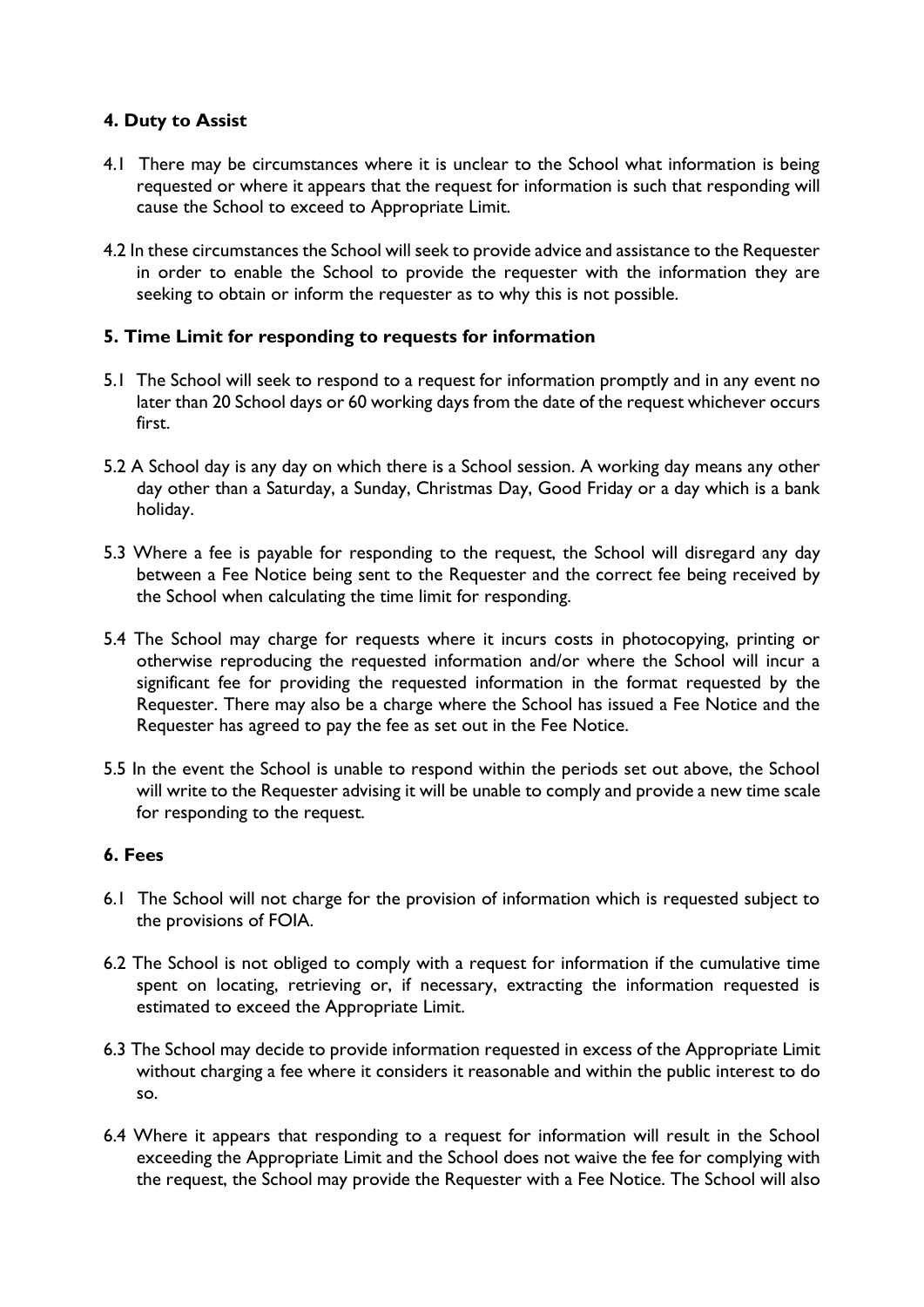inform the Requester as to how it has estimated that the Appropriate Limit will be exceeded, what information it could provide within the Appropriate Limit, and provide the Requester with the opportunity to narrow their request.

6.5 Where the School has issued a Fee Notice and the Requester indicates they are not prepared to pay the fee as set out in the Fee Notice or does not pay the fee as set out in the Fee Notice within three months, the School is not obliged to comply with the original request. The School will however consider any narrowed or amended request.

# **7. Exemptions**

- 7.1 The right to be provided with information requested may be limited by the application of an exemption. Some exemptions are absolute and others are qualified. Where an exemption applies to information requested, the School may also be exempt from having to confirm or deny that the information exists as well as from disclosing the requested information.
- 7.2 Where a qualified exemption applies to information requested from the School, the School will consider whether the public interest in maintaining the exemption outweighs the public interest in disclosing the information.
- 7.3 The absolute exemptions most relevant to the School are those that relate to:

(a)Information accessible by other means (Section 21);

(b)Personal Information (Section 40);

(c)Confidential Information (Section 41);

- (d)Prohibitions on Disclosure (Section 44).
- 7.4 The qualified exemptions most relevant to the School are those that relate to:
	- (a)Information intended for future publication (Section 22);
	- (b)Prejudice to the Effective Conduct of Public Affairs (Section 36
	- (c)Health and Safety (Section 38)
	- (d)Legal Professional Privilege (Section 42)
	- (e)Commercial Interests (Section 43).
- 7.5 Where the School relies on an exemption in not complying with a request for information, the School will write to the Requester setting out the exemption relied on explaining the reason(s) the School considers that the exemption applies to the information requested and, where appropriate, why it has decided that the public interest in withholding the information outweighs the public interest in disclosing it.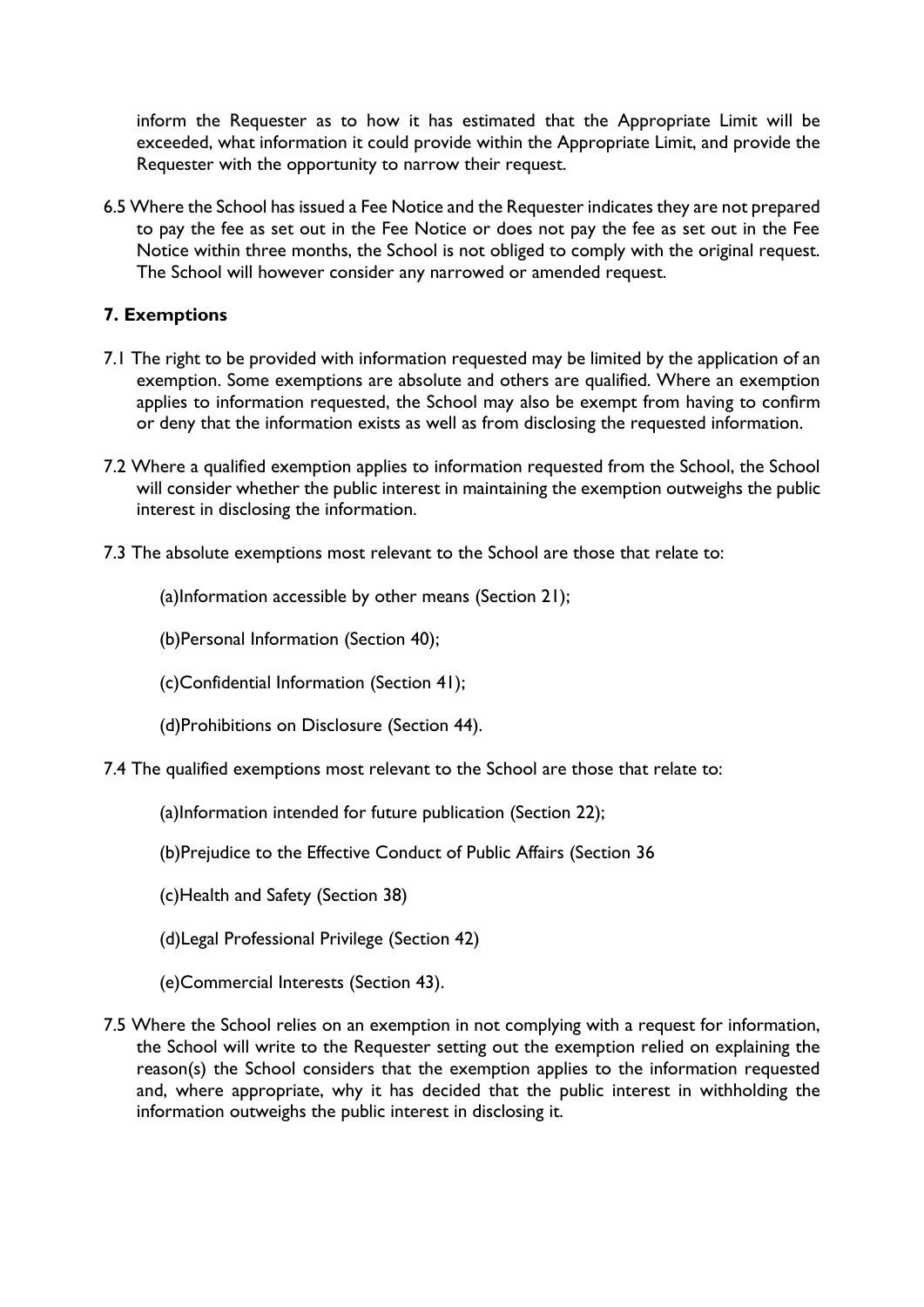#### **8. Requests for Personal Data**

- 8.1 A request by an individual for their own personal data made subject to the provisions of FOIA will be treated as a subject access request.
- 8.2 A request for the personal data of a third party will be refused where the provision of that information will contravene any of the principles of the GDPR, pursuant to Section 40(2) of FOIA.
- 8.3 For further detail please refer to the School's Subject Access Request Policy.

#### **9. Repeat and Vexatious Requests**

- 9.1 The School will not comply with a request for information which is considered to be vexatious.
- 9.2 In determining whether a request is vexatious, the School will consider whether the request is likely to cause a disproportionate or unjustified level of disruption, irritation or distress to the School, staff or governors. The School will also consider the burden on the School and any possible distress to its staff or board of governors in responding to the request, the motive of the Requester and the seriousness of the request.
- 9.3 The School will also not comply with a request for information which is identical or substantially similar to a previous request made by the Requester unless a reasonable time has elapsed between the current request and the previous request.
- 9.4 In considering whether a reasonable time has elapsed the School will take into account the time that has passed between the current request and the previous request and likelihood that the information requested will differ significantly from the information provided in the response to the previous request.

#### **10. Complaints**

- 10.1 Appeals against any decision not to supply information which the School considers exempt should be made to the Chair of Governors, Mr K Unsworth who will review the original decision.
- 10.2 A complaint about the School's Freedom of Information processes, procedures or how a request for information has been dealt with should be made to the Chair of Governors, Mr K Unsworth
- 10.3 If a requester is unhappy with the outcome of their complaint or the way a request for information has been handled can complain to the Information Commissioner at:

Information Commissioner's Office Wycliffe House Water Lane Wilmslow **Cheshire** SK9 5AF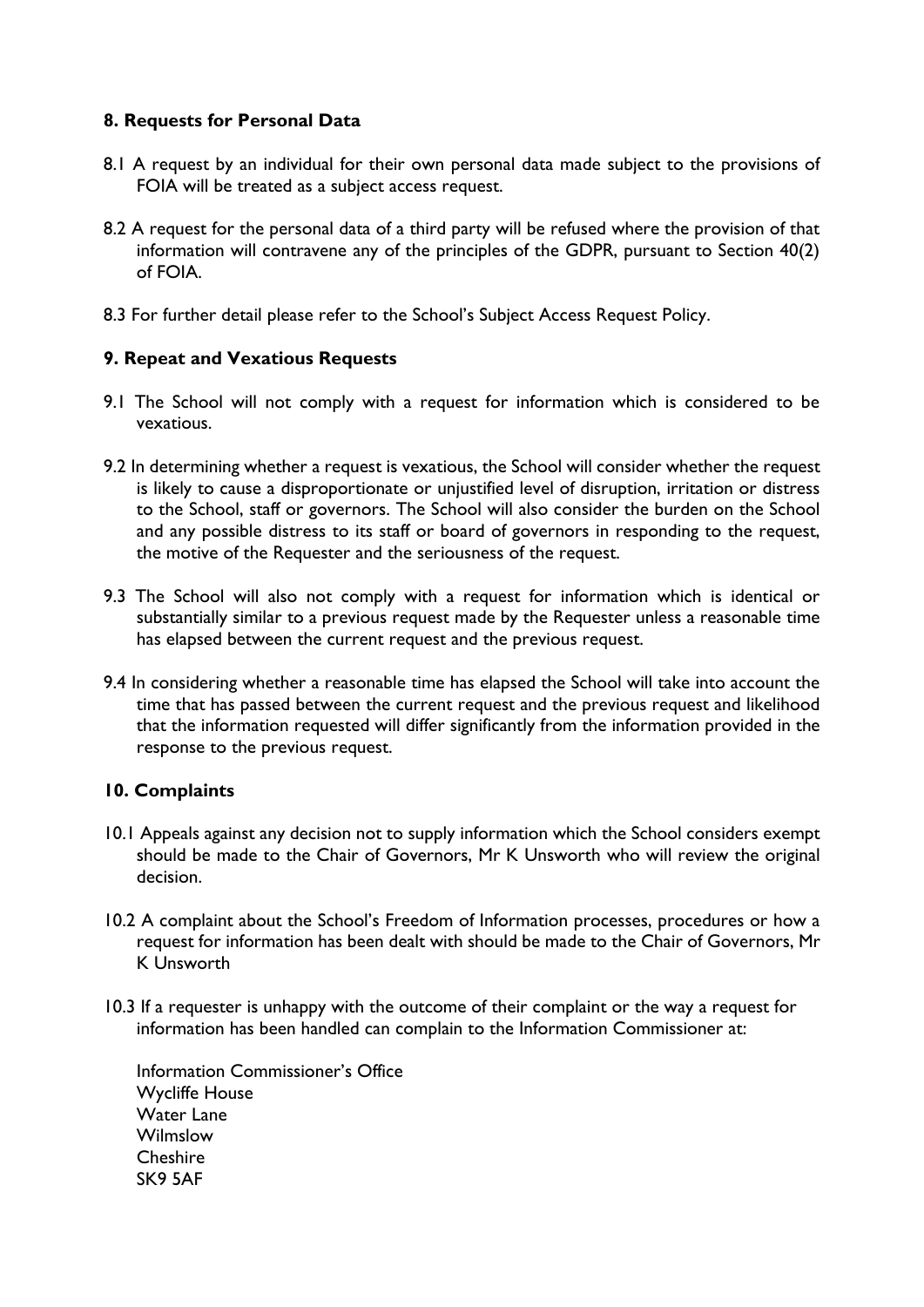Tel: 01625 545 700.

#### **11. Monitoring and Review**

11.1 This policy will be reviewed every 2 years or earlier if required and may be subject to change.

## **APPENDIX 1**

Freedom of Information Publication Scheme

Introduction

The Freedom of Information Act 2000 (FOIA) requires all public authorities (including schools) to adopt and maintain a publication scheme. In 2008 the Information Commissioner's Office (ICO) changed the emphasis in the approval and operation of publication schemes to a generic model, with effect from 1 January 2009.

The model commits a public authority to 'produce and publish the method by which the specific information will be available so that it can be easily identified and accessed by members of the public'.

A school will breach the FOIA if it has not adopted the model scheme or is not publishing in accordance

with it by this date.

The Acorns Primary and Nursery School has adopted the ICO Model Publication Scheme in full, unedited.

The Guide to Information below should be read together with the ICO Model Publication Scheme which can be found at:

https://ico.org.uk/media/for-organisations/documents/1153/model-publication-scheme.pdf.

The School Business Manager, Mrs C Catherall has been assigned the day-to-day responsibility for FOI policy and the provision of advice, guidance, publicity and interpretation of the school's policy.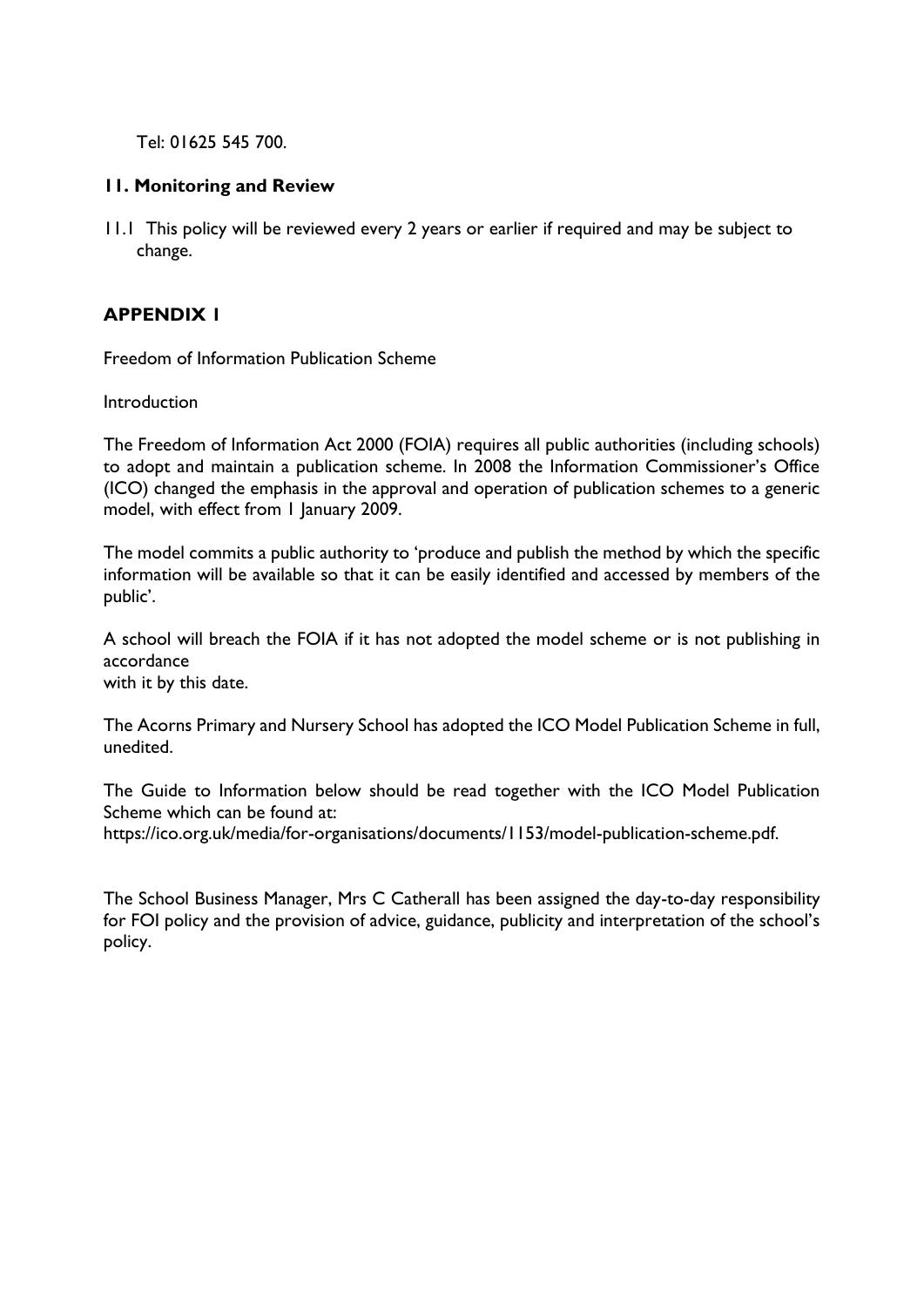

#### **The Acorns Primary and Nursery School Freedom of Information – Guide to Information**

| <b>Information</b>                                                 | How the information can be obtained                       |                         |
|--------------------------------------------------------------------|-----------------------------------------------------------|-------------------------|
| Class I: Who we are and what we do                                 |                                                           |                         |
| Who's who in the school                                            | Website: http://www.theacornsprimary.co.uk/               | Free                    |
|                                                                    | Hard copy: available on request from school               | 5p per page             |
| Who's who on the governing body / board of governors               | Website: http://www.theacornsprimary.co.uk/page/governors | Free                    |
| and the basis of their appointment                                 | Hard copy: available on request from school               | 5p per page             |
| Instrument of Government / Articles of Association                 | Website: http://www.theacornsprimary.co.uk/page/governors | Free                    |
|                                                                    | Hard copy: available on request from school               | 5p per page             |
| Contact details for the Head teacher and for the                   | Website: http://www.theacornsprimary.co.uk/               | Free                    |
| governing body, via the school (named contacts where<br>possible). | Hard copy: available on request from school               | 5p per page             |
| Staffing structure                                                 | Hard copy: available on request from school               | 5p per page             |
| School session times and term dates                                | Website: http://www.theacornsprimary.co.uk/               | Free                    |
|                                                                    | Hard copy: available on request from school               | 5 <sub>p</sub> per page |
| Address of school and contact details, including email             | Website: http://www.theacornsprimary.co.uk/               | Free                    |
| address.                                                           | Hard copy: available on request from school               | 5p per page             |
| Class 2 – What we spend and how we                                 |                                                           |                         |
| spend it                                                           |                                                           |                         |
|                                                                    |                                                           |                         |
| Annual budget plan and financial statements                        | Hard copy: available on request from school               | 5p per page             |
| Capital funding                                                    | Hard copy: available on request from school               | 5p per page             |
| Financial audit reports                                            | Hard copy: available on request from school               | 5p per page             |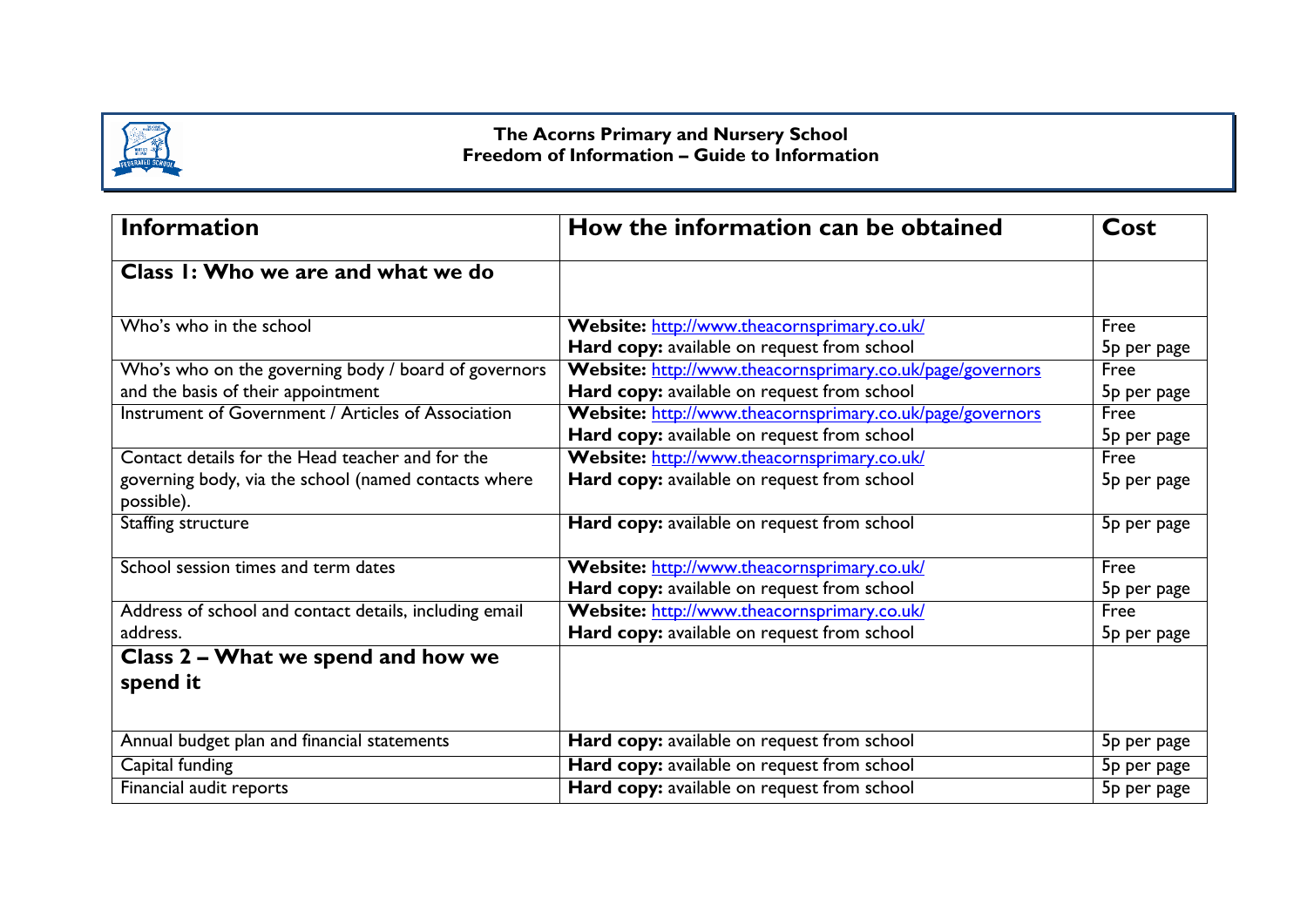| Details of expenditure items over $£2000 -$ published at<br>least annually but at a more frequent quarterly or six- | Hard copy: available on request from school                   | 5p per page |
|---------------------------------------------------------------------------------------------------------------------|---------------------------------------------------------------|-------------|
| monthly interval where practical.                                                                                   |                                                               |             |
| Procurement and contracts the school has entered into,                                                              | Hard copy: available on request from school                   | 5p per page |
| or information relating to / a link to information held by                                                          |                                                               |             |
| an organisation which has done so on its behalf (for                                                                |                                                               |             |
| example, a local authority or diocese).                                                                             |                                                               |             |
| Pay policy                                                                                                          | Hard copy: available on request from school                   | 5p per page |
| Staff allowances and expenses that can be incurred or                                                               | Hard copy: available on request from school                   | 5p per page |
| claimed, with totals paid to individual senior staff                                                                |                                                               |             |
| members (Senior Leadership Team or equivalent, whose                                                                |                                                               |             |
| basic actual salary is at least £60,000 per annum) by                                                               |                                                               |             |
| reference to categories.                                                                                            |                                                               |             |
| Staffing, pay and grading structure. As a minimum the                                                               | Hard copy: available on request from school                   | 5p per page |
| pay information should include salaries for senior staff<br>(Senior Leadership Team or equivalent as above) in      |                                                               |             |
| bands of £10,000; for more junior posts, by salary range.                                                           |                                                               |             |
|                                                                                                                     |                                                               |             |
| Governors' allowances that can be incurred or claimed,                                                              | <b>None</b>                                                   | N/A         |
| and a record of total payments made to individual                                                                   |                                                               |             |
| governors.                                                                                                          |                                                               |             |
|                                                                                                                     |                                                               |             |
| Class 3 - What our priorities are and                                                                               |                                                               |             |
| how we are doing                                                                                                    |                                                               |             |
| School profile (if any)                                                                                             |                                                               |             |
| And in all cases:                                                                                                   |                                                               |             |
| Performance data supplied to the English<br>$\bullet$                                                               | Website: http://www.theacornsprimary.co.uk/page/performance-  | Free        |
| Government or a direct link to the data                                                                             | data                                                          | Free        |
| The latest Ofsted Inspectorate report                                                                               | Website: http://www.theacornsprimary.co.uk/page/ofsted-visit- | 5p per page |
| - Summary                                                                                                           | june-2015                                                     |             |
| - Full report                                                                                                       | Hard Copy: available on request from school                   |             |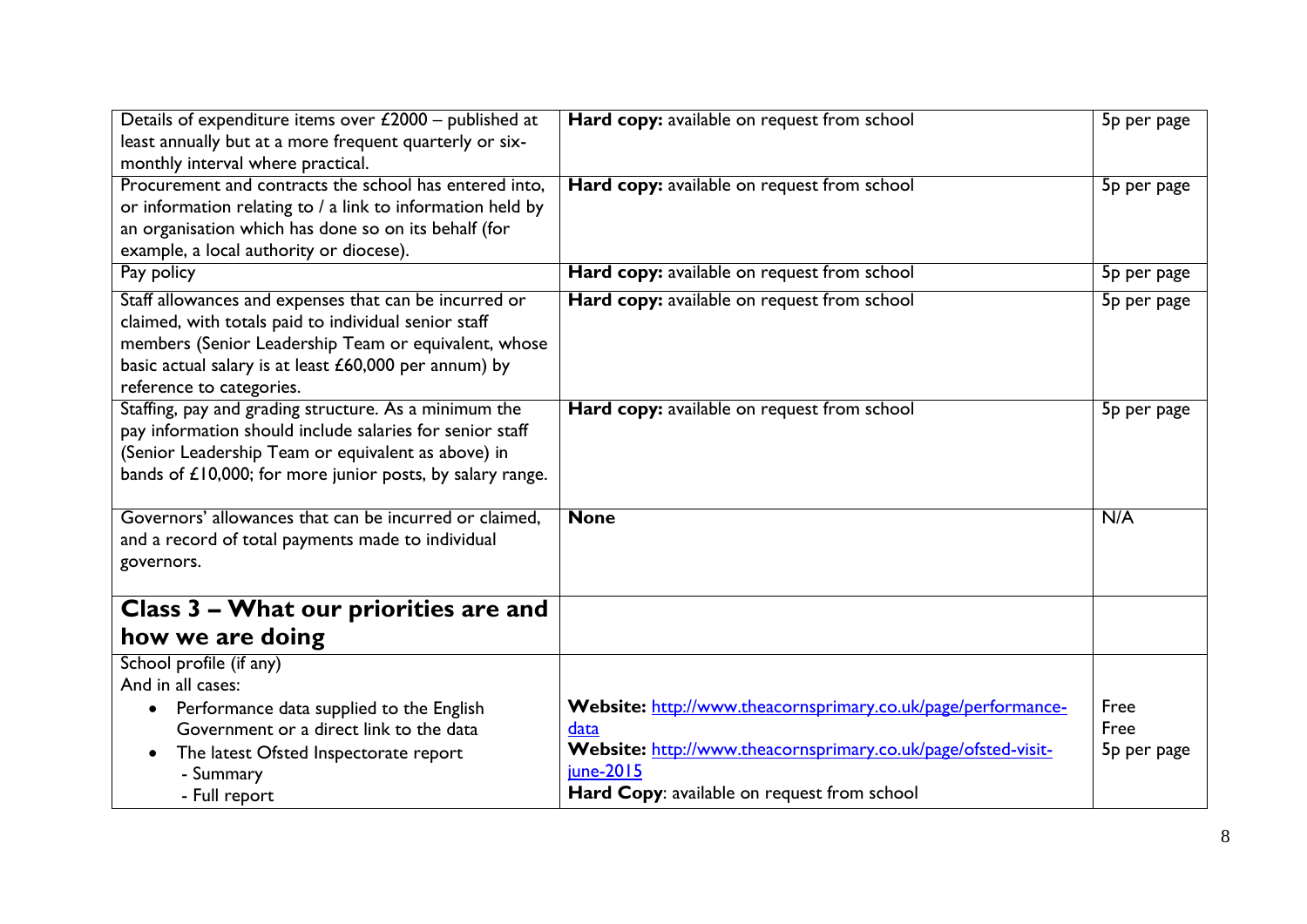| Post-inspection action plan                                                    |                                                              |             |
|--------------------------------------------------------------------------------|--------------------------------------------------------------|-------------|
| Performance management policy and procedures<br>adopted by the governing body. | Hard Copy: available on request from school                  | 5p per page |
| Performance data or a direct link to it                                        | Website: http://www.theacornsprimary.co.uk/page/performance- | Free        |
|                                                                                | data                                                         | 5p per page |
|                                                                                | Hard Copy: available on request from school                  |             |
| The school's future plans; for example, proposals for                          | Hard Copy: available on request from school                  | 5p per page |
| and any consultation on the future of the school, such as                      |                                                              |             |
| a change in status                                                             |                                                              |             |
| Safeguarding and child protection                                              | Website: http://www.theacornsprimary.co.uk/page/policies     | Free        |
|                                                                                | Hard Copy: available on request from school                  | 5p per page |
| <b>Class 4 - How we make decisions</b>                                         |                                                              |             |
|                                                                                |                                                              |             |
| Admissions policy/decisions (not individual admission                          | Website: http://www.theacornsprimary.co.uk/page/policies     | Free        |
| decisions) - where applicable                                                  | Hard Copy: available on request from school                  | 5p per page |
| Agendas and minutes of meetings of the governing body                          | Hard Copy: available on request from school                  | 5p per page |
| and its committees. (NB this will exclude information                          |                                                              |             |
| that is properly regarded as private to the meetings).                         |                                                              |             |
| Class 5 – Our policies and                                                     |                                                              |             |
| procedures                                                                     |                                                              |             |
| Records management and personal data policies,                                 | Website: http://www.theacornsprimary.co.uk/page/gdpr         | Free        |
| including:                                                                     |                                                              |             |
| Information security policies                                                  | Hard Copy: available on request from school                  | 5p per page |
| Records retention, destruction and archive                                     |                                                              |             |
| policies                                                                       |                                                              |             |
| Data protection (including information sharing                                 |                                                              |             |
| policies)                                                                      |                                                              |             |
|                                                                                |                                                              |             |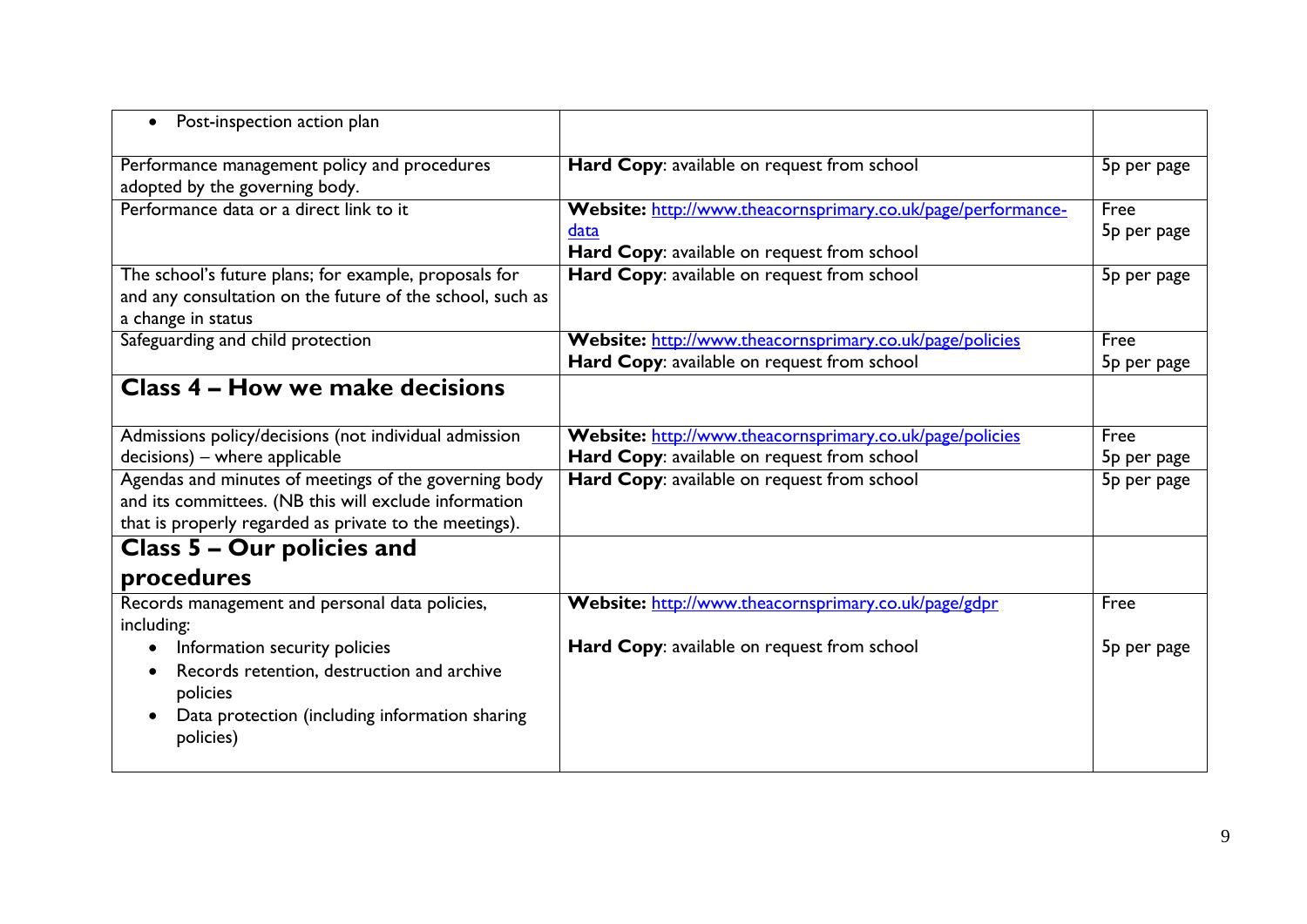| Charging regimes and policies.                                                                      | Website: http://www.theacornsprimary.co.uk/page/policies     | Free                    |
|-----------------------------------------------------------------------------------------------------|--------------------------------------------------------------|-------------------------|
|                                                                                                     | Hard Copy: available on request from school                  | 5 <sub>p</sub> per page |
| <b>Class 6 – Lists and Registers</b>                                                                |                                                              |                         |
|                                                                                                     |                                                              |                         |
| Curriculum circulars and statutory instruments                                                      | Website: http://www.theacornsprimary.co.uk/page/curriculum   | Free                    |
|                                                                                                     | Hard Copy: available on request from school                  | 5p per page             |
| Disclosure logs                                                                                     | Inspection only - contact school                             | Free                    |
| Asset register                                                                                      | Inspection only - contact school                             | Free                    |
| Any information the school is currently legally required<br>to hold in publicly available registers | Inspection only - contact school                             | Free                    |
| Class 7 – The services we offer                                                                     |                                                              |                         |
| Extra-curricular activities                                                                         | Website: http://www.theacornsprimary.co.uk/page/clubs        | Free                    |
|                                                                                                     | Hard Copy: available on request from school                  | 5p per page             |
| Out of school clubs                                                                                 | Website: http://www.theacornsprimary.co.uk/page/clubs        | Free                    |
|                                                                                                     | Hard Copy: available on request from school                  | 5p per page             |
| Services for which the school is entitled to recover a                                              | Website: http://www.theacornsprimary.co.uk/page/policies     | Free                    |
| fee, together with those fees                                                                       | Hard Copy: available on request from school                  | 5p per page             |
| School publications, leaflets, books and newsletters                                                | Website: http://www.theacornsprimary.co.uk/page/information- | Free                    |
|                                                                                                     | for-parents                                                  | 5p per page             |
|                                                                                                     | Hard Copy: available on request from school                  |                         |
| <b>Additional Information</b>                                                                       |                                                              |                         |
|                                                                                                     |                                                              |                         |
|                                                                                                     |                                                              |                         |
|                                                                                                     |                                                              |                         |